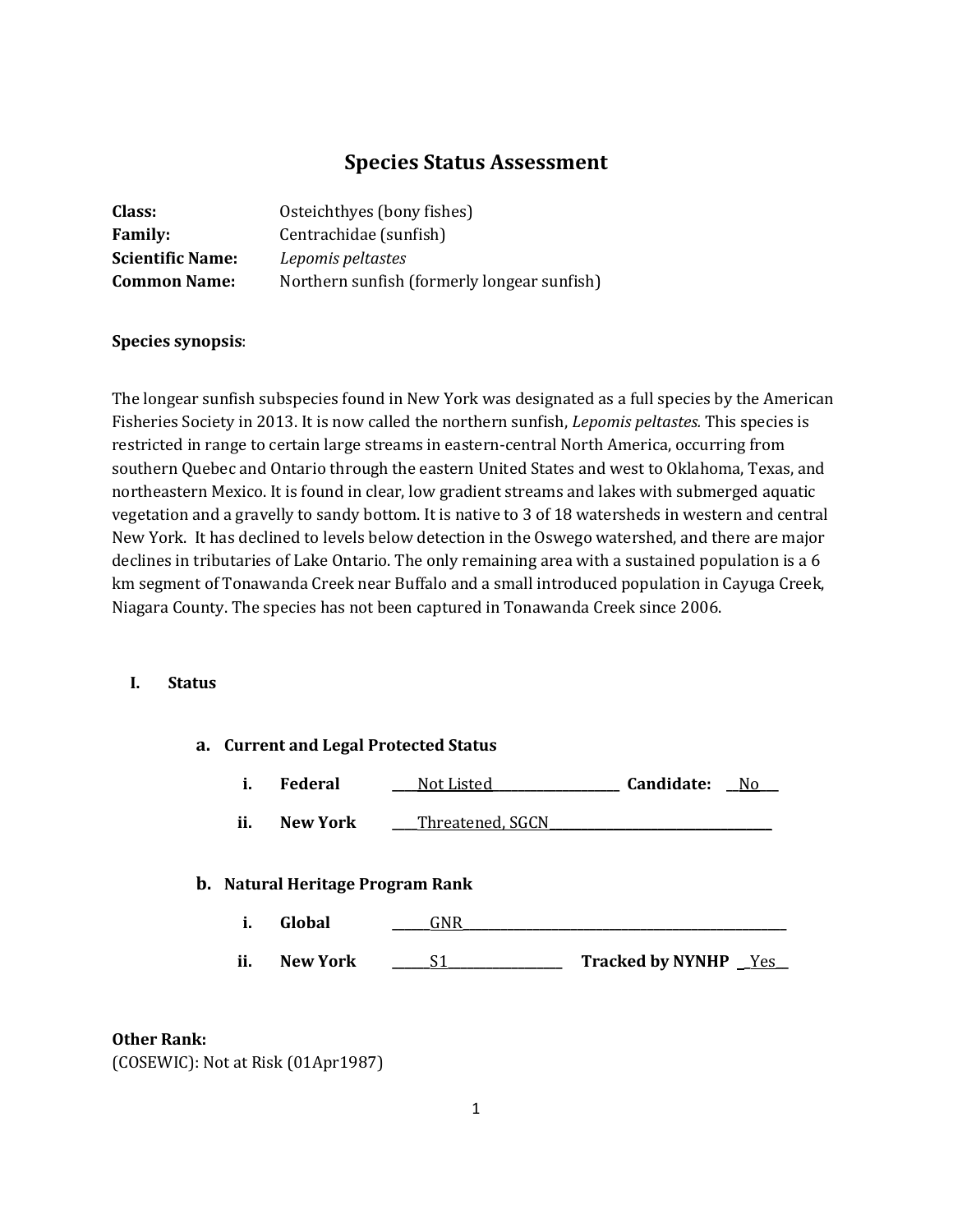## **Status Discussion:**

Northern sunfish is not globally ranked, but in New York it has a state rank of Critically Imperiled (NatureServe 2012).

## **II. Abundance and Distribution Trends**

- **a. North America**
	- **i. Abundance**

| __ declining ____increasing                 | $X$ stable      | unknown |
|---------------------------------------------|-----------------|---------|
| ii. Distribution:                           |                 |         |
| _declining ____increasing                   | <b>X</b> stable | unknown |
| <b>Time frame considered:</b> last 30 years |                 |         |

# **b. Regional**

| Abundance<br>i.                                                 |               |        |                                 |
|-----------------------------------------------------------------|---------------|--------|---------------------------------|
| _____ declining ______ increasing                               |               | stable | X unknown                       |
| ii. Distribution:                                               |               |        |                                 |
| $X$ declining increasing                                        |               |        | stable                  unknown |
| <b>Regional Unit Considered:</b> Northeast (Species of Concern) |               |        |                                 |
| Time Frame Considered:                                          | last 30 vears |        |                                 |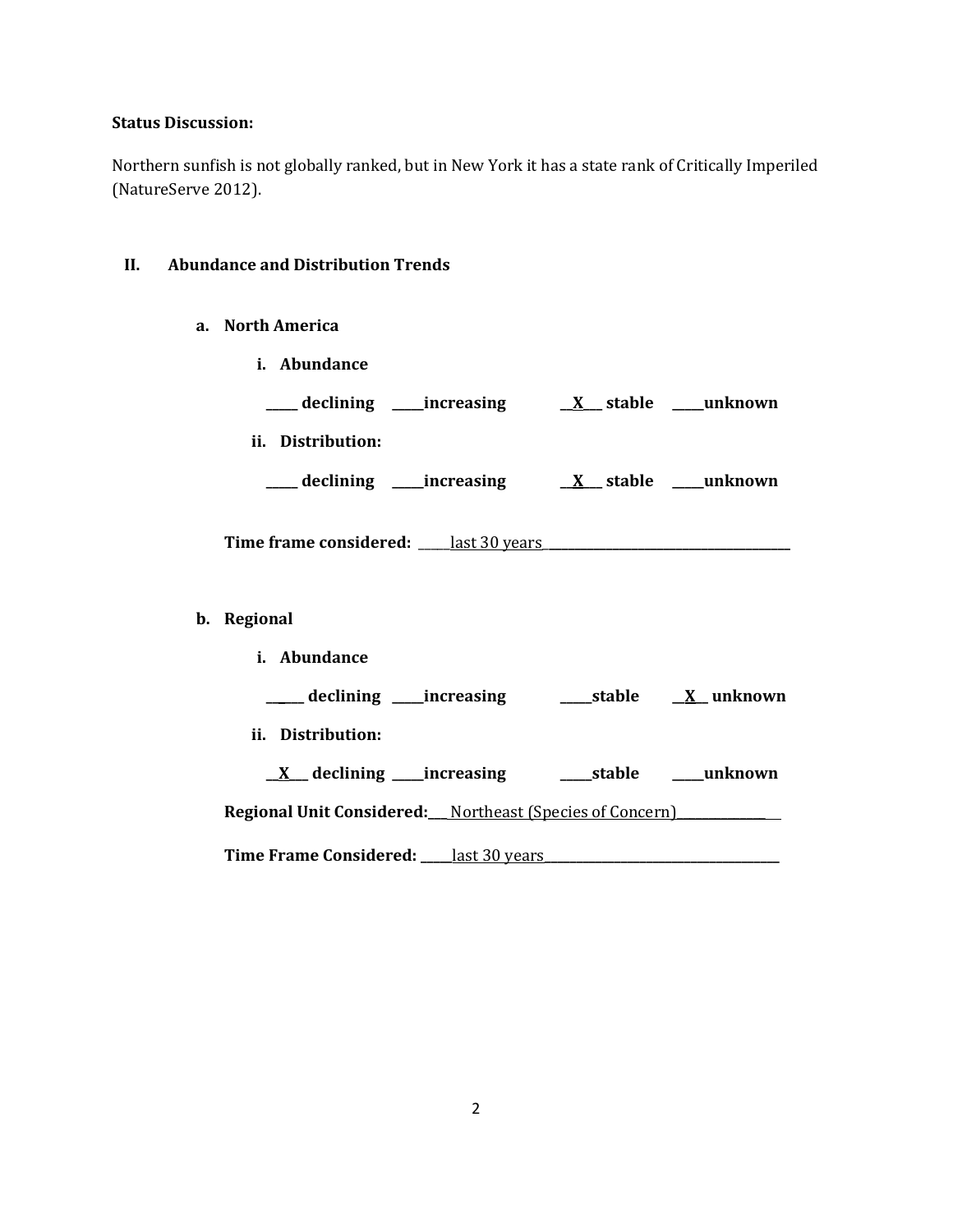**c. Adjacent States and Provinces**

| <b>CONNECTICUT</b>                                    | Not Present $X$ | No data ______                     |
|-------------------------------------------------------|-----------------|------------------------------------|
| <b>MASSACHUSETTS</b>                                  | Not Present $X$ | No data ______                     |
| <b>VERMONT</b>                                        | Not Present $X$ | No data $\_\_\_\_\_\_\_\_\_\_\_\_$ |
| <b>NEW JERSEY</b>                                     |                 |                                    |
| i. Abundance                                          |                 |                                    |
| ___ declining ____increasing ______stable ____unknown |                 |                                    |
| ii. Distribution:                                     |                 |                                    |
|                                                       |                 |                                    |
|                                                       |                 |                                    |
| Listing Status: Not Listed-considered exotic SGCN? No |                 |                                    |
| <b>ONTARIO</b>                                        |                 |                                    |
| i. Abundance                                          |                 |                                    |
|                                                       |                 |                                    |
| ii. Distribution:                                     |                 |                                    |
|                                                       |                 |                                    |
|                                                       |                 |                                    |
| Listing Status: Not at Risk                           |                 |                                    |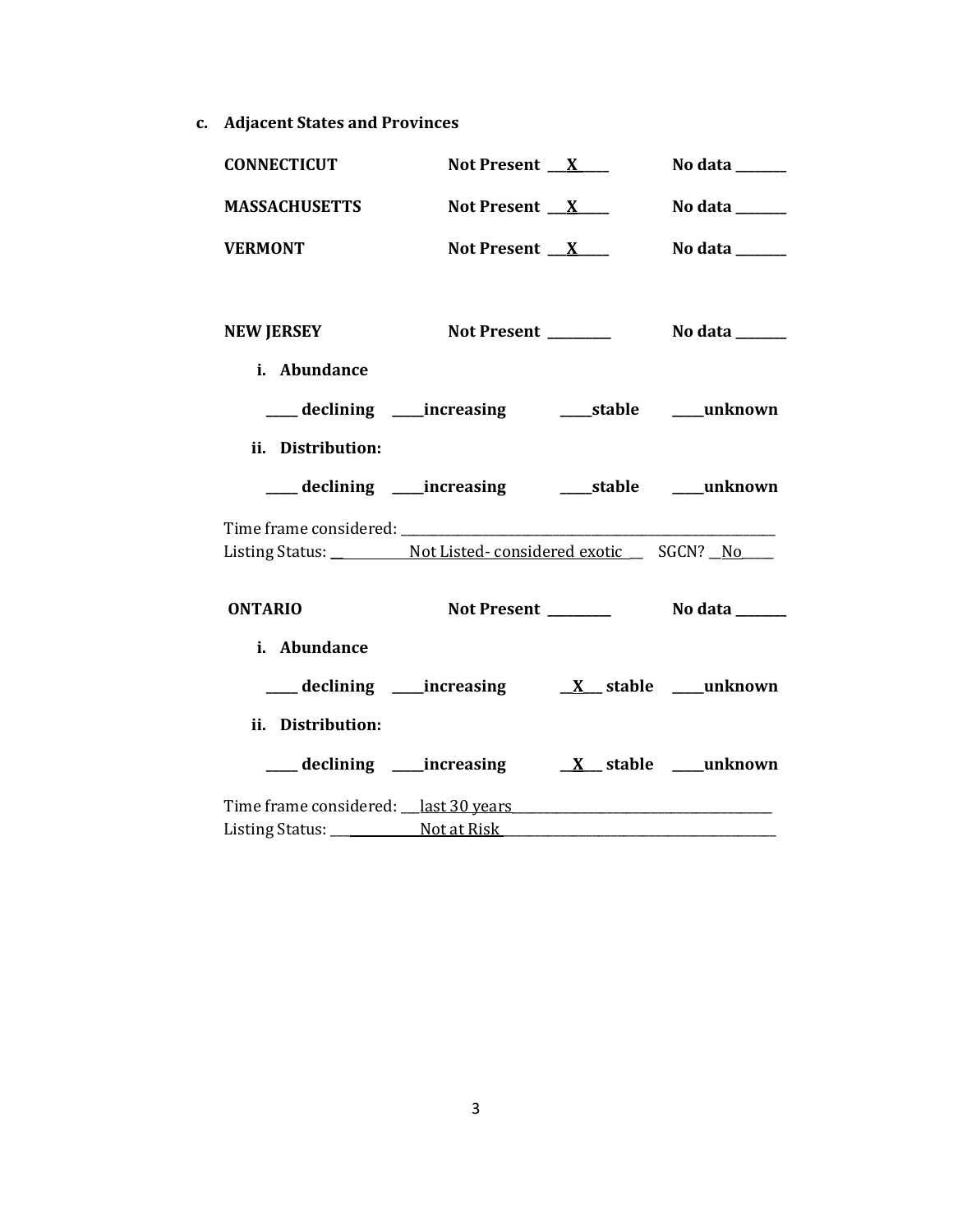| PENNSYLVANIA                                                                               |  |                |
|--------------------------------------------------------------------------------------------|--|----------------|
| i. Abundance<br>___ declining ____increasing ______stable ____unknown<br>ii. Distribution: |  |                |
| ___ declining ____increasing ______stable ____unknown                                      |  |                |
|                                                                                            |  |                |
| <b>QUEBEC</b>                                                                              |  |                |
| i. Abundance<br>ii. Distribution:                                                          |  |                |
|                                                                                            |  |                |
|                                                                                            |  |                |
| Longear sunfish is also found in Ohio (S5).                                                |  |                |
| d. NEW YORK                                                                                |  | No data ______ |
| i. Abundance<br>ii. Distribution:                                                          |  |                |
|                                                                                            |  |                |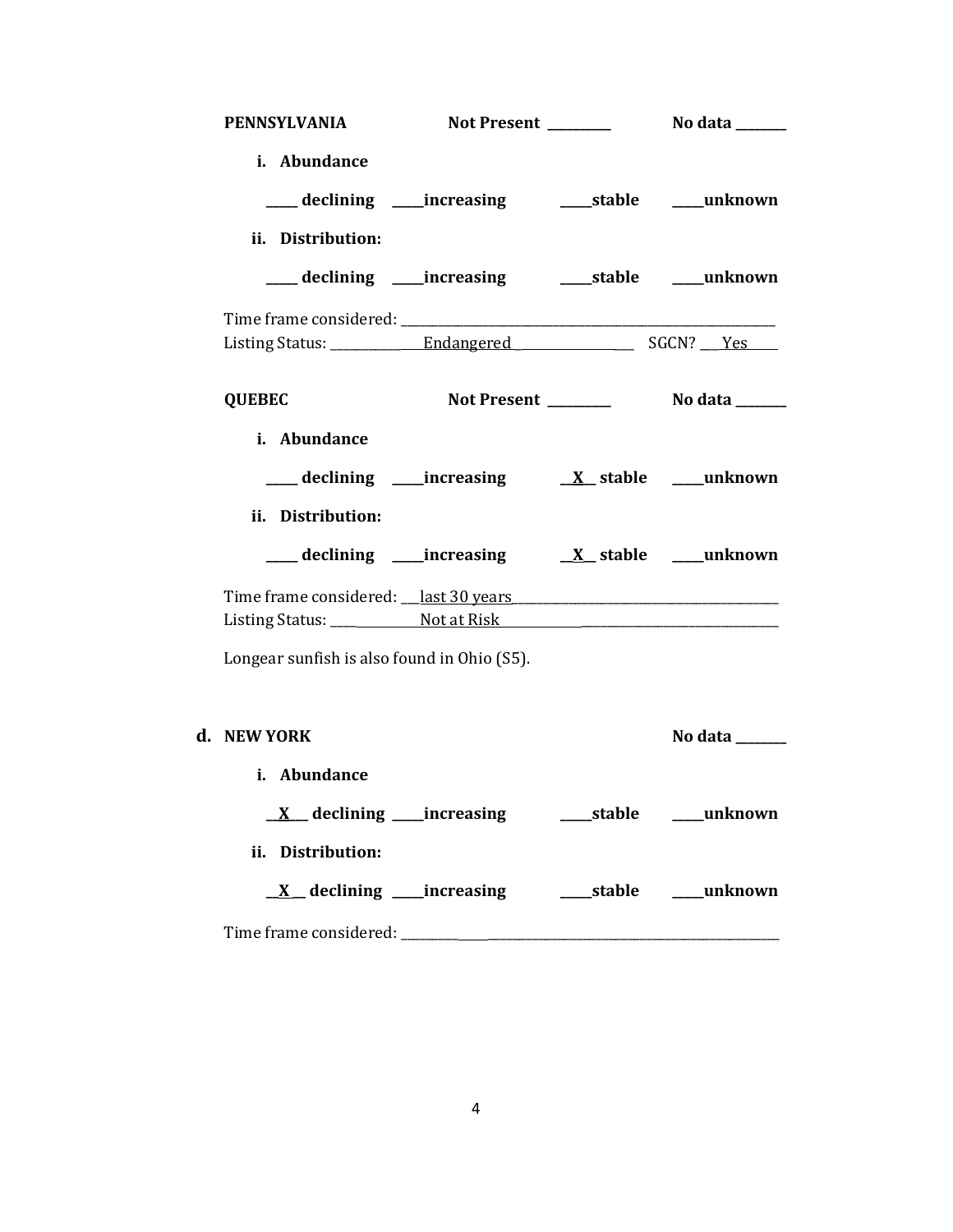#### **Monitoring in New York.**

Monitoring programs are carried out by the NYSDEC Rare Fish Unit, 1998-2012 (Carlson 2012). Extensive monitoring was completed in 2004-05 by Wells and Haynes (2007). This was followed by random sampling via SUNY Brockport and NYSDEC from 2006-2012. Focused sampling will begin again in May 2013 via a HERC grant from NYPA awarded to SUNY Brockport (J. Haynes).

#### **Trends Discussion:**

Northern sunfish occurs in the northern Mississippi River Basin and Great Lakes Basin. (Figures 1 and 2). It also occurs in the St. Lawrence River. It is found from southeastern Ontario and western New York to northeastern Iowa to southwestern Ontario, including the states of Ohio, Indiana, Illinois, Michigan, Minnesota and Wisconsin. It was recently separated as a distinct species from the much more common and widely distributed longear sunfish (*Lepomis megalotis*).



**Figure 1**. Distribution of northern sunfish in the United States by watershed (NatureServe 2012).

In New York, longear sunfish were historically found in 6 waters; only one remnant population remains, but the species has been re-introduced in other waters (Carlson 2012a). The native range is declining (or gone or dangerously sparse) in 2 of the 3 watersheds. Population levels are largely unknown in the very small section of the one stream. There are more than 40 authenticated catches since 1974, with all but two from Tonawanda Creek. The two catches in Johnson Creek (2003-04) are thought to be incidental and not part of an established population since they have yet to be repeated. The recent captures in Tonawanda Creek come along with a preponderance of round goby, and this raises serious concern.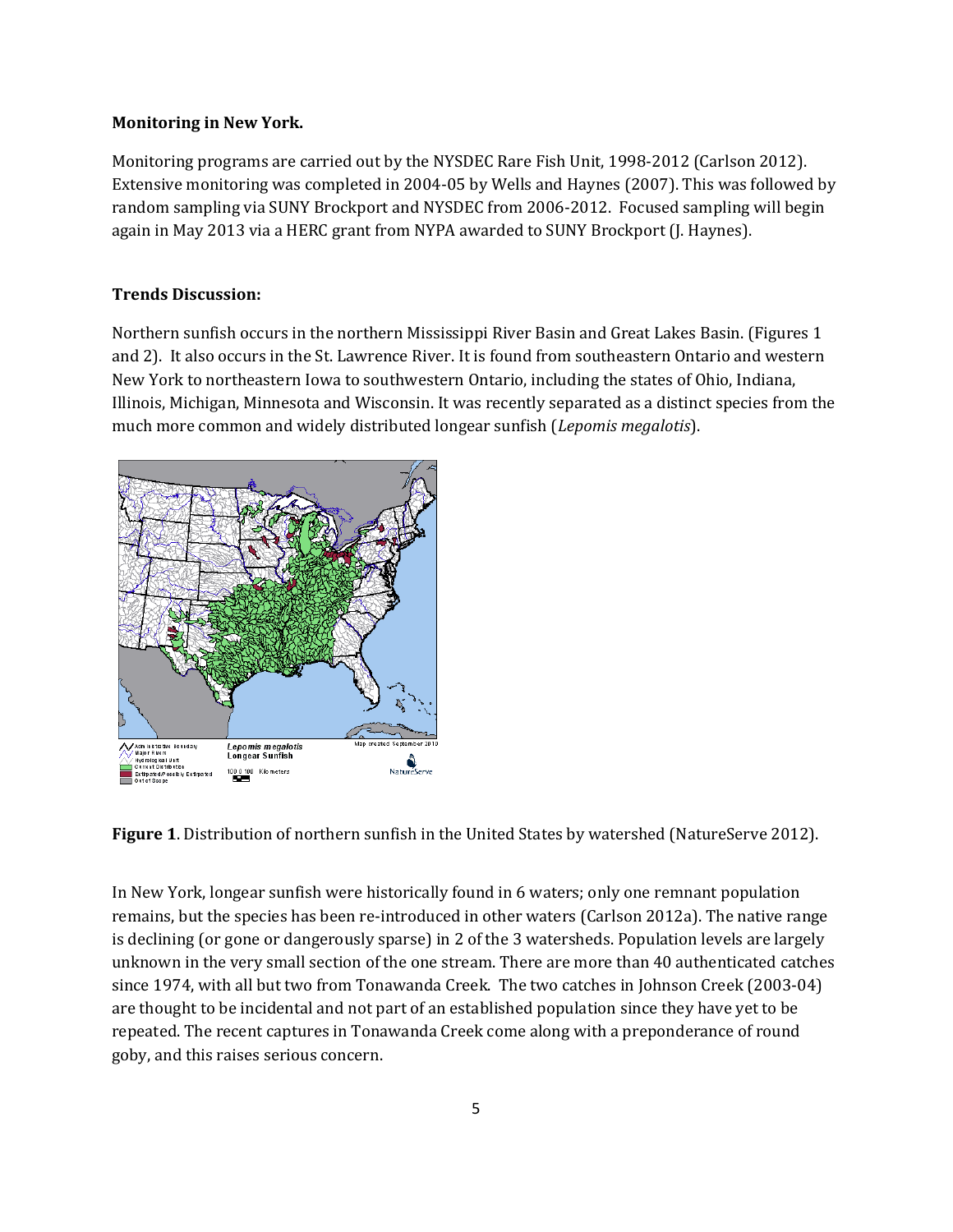The differences in frequency occurrence in comprehensive stream surveys from these watersheds show the decline in Ontario went from 4% to 1% for periods of the 1930s and the 2000s. The distribution of this species among sub-basins within the Erie and Ontario watersheds (HUC 10) has changed dramatically, with records from 5 of the units from all time periods and from only 2 units since 1976. Statewide, there are 52 records for this species, 25 of which since 1977.



**Figure 2**. Northern sunfish distribution in New York, depicting fish sampled before 1977 and from 1977 to current time, also shown with the corresponding HUC-10 units where they were found and the number of records. The right map depicts the range of longear sunfish in New York.



**Figure 3.** Stocking locations of longear sunfish in New York (Carlson 2012b).

| Watershed name | Total # HUC10 | arly onl | Recent only | both | Watershed status |
|----------------|---------------|----------|-------------|------|------------------|
| Erie-Niagara   |               |          |             |      |                  |
| Ontario        |               |          |             |      |                  |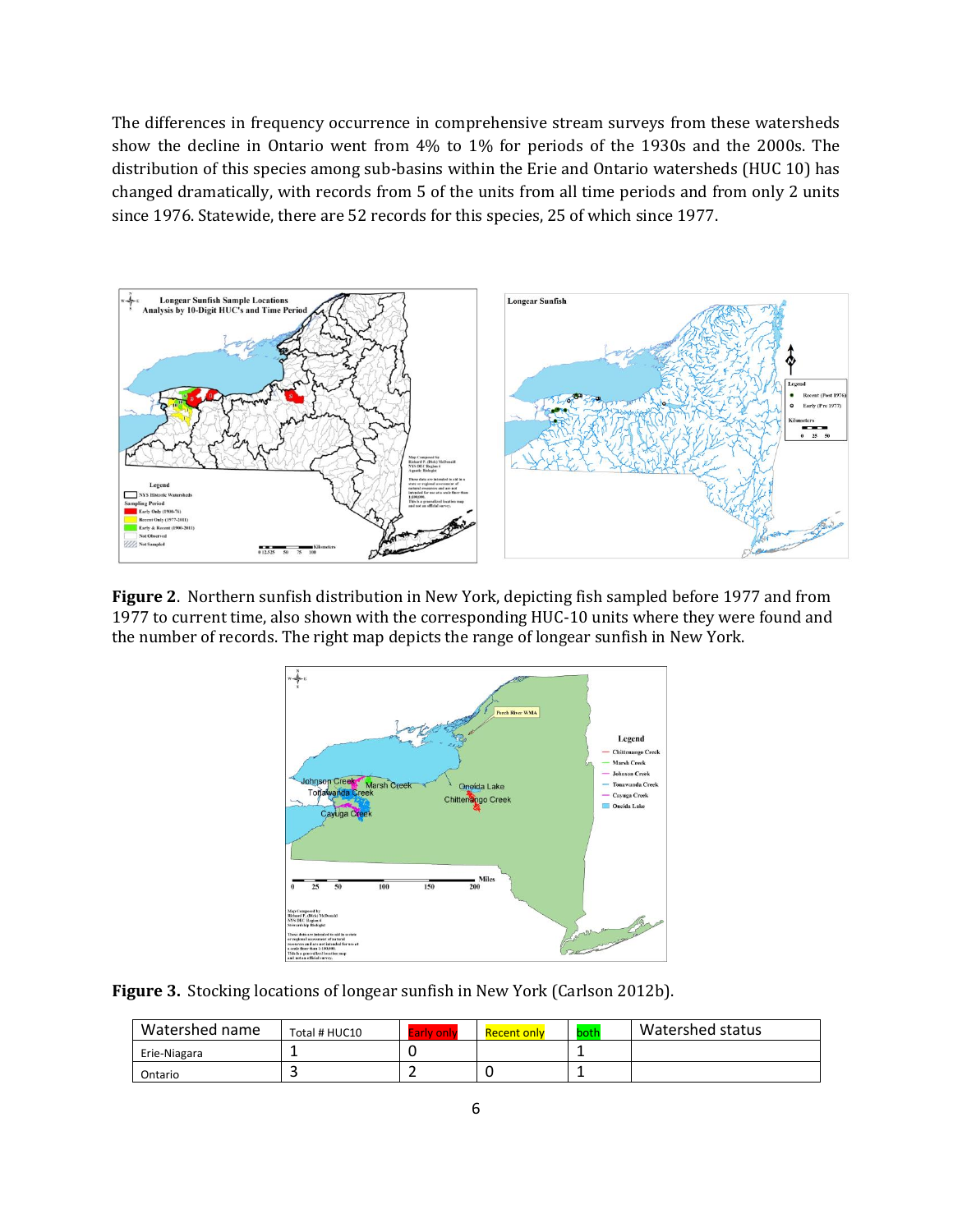| ╭<br>$\lambda$ |  |   | $\sim$ $\sim$ $\sim$<br>دت |
|----------------|--|---|----------------------------|
| 711m           |  | - |                            |

**Table 1**. Records of rare fish species in hydrological units (HUC-10) are shown according to their watersheds in early and recent time periods (before and after 1977) to consider loss and gains. Further explanations of details are found in Carlson (2012).

#### **III. New York Rarity, if known:**

| Historic      | # of Animals | # of Locations | % of State             |
|---------------|--------------|----------------|------------------------|
| prior to 1977 |              | 27 records     | <u>3/18 watersheds</u> |
| prior to 1980 |              |                |                        |
| prior to 1990 |              |                |                        |

#### **Details of historic occurrence:**

Northern sunfish were historically found in western New York in the Lake Erie and Lake Ontario drainages. It was not caught in the 1928 survey of Lake Erie watershed, nor did it occur in upper Tonawanda Creek as mapped by Smith (1985). Three tributaries of Lake Ontario were inhabited in 1938: West Creek, Johnson Creek (also in 1940) and Oak Orchard Creek. Oneida Lake also had a northern sunfish record from 1916 and the 1940s, but has not been reported since. One of the northern streams flowing from New York into the Chautauguay River in Quebec may contain this species, as it was collected 10 mi downstream in Hinchinbrook Brook (Mongeau et al. 1979). Healthy populations of longear sunfish were also found by D. Carlson in Ontario (2005).

| <b>Current</b> | # of Animals | # of Locations | % of State      |
|----------------|--------------|----------------|-----------------|
| (since 1977)   |              | 25 records     | 2/18 watersheds |

### **Details of current occurrence:**

Stocking programs have been underway in all 3 watersheds and the number of occurrences does not include stocked fish.

There are more than 40 authenticated catches since 1974, with all but two in Tonawanda Creek. The two catches in Johnson Creek (2003-04) are thought to be incidental and not part of an established population. Other records (likely introduced or incorrect) are shown by Lee et al. (1980). Smith (1985) feels these were other sunfish species or were hybrids of redbreast sunfish and pumpkinseed. Large adult male pumpkinseed sunfish resemble longear sunfish, but in eastern New York many records were redbreast sunfish. In 2010, there were captures in Murder Creek and Cayuga Creek at Slate Bottom Creek (Carlson 2012b). In 2011, sampling occurred but nothing was seen. In 2012, adults were captured in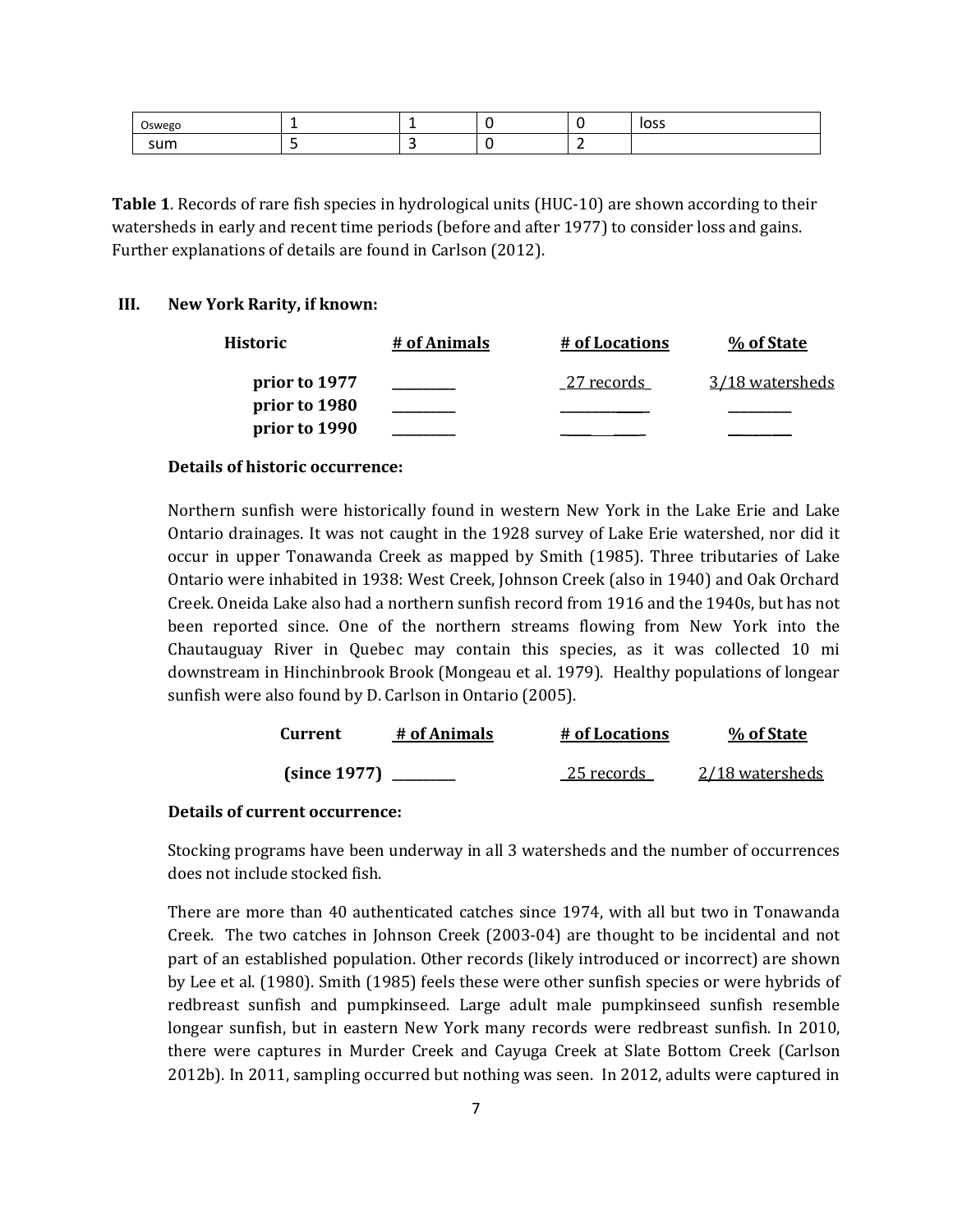Elliot Creek.

#### **New York's Contribution to Species North American Range:**

| % of NA Range in New York | <b>Classification of New York Range</b> |  |
|---------------------------|-----------------------------------------|--|
| $\frac{100}{2}$ (endemic) | <b>Core</b>                             |  |
| $-76-99$                  | <u>X</u> Peripheral                     |  |
| 51-75                     | ___ Disjunct                            |  |
| 26-50                     | Distance to core population:            |  |
| $\underline{X}$ 1-25      | <u>400 miles</u>                        |  |

#### **IV. Primary Habitat or Community Type:**

1. Small River, Low-Moderate Gradient, Moderately Buffered, Neutral, Warm

#### **Habitat or Community Type Trend in New York:**

| Declining ______ Stable    | <b>Increasing</b> | <u>X</u> Unknown |
|----------------------------|-------------------|------------------|
|                            |                   |                  |
| <b>Habitat Specialist?</b> | X Yes             | No               |
| <b>Indicator Species?</b>  | X Yes             | No               |

### **Habitat Discussion:**

The northern sunfish prefers streams with clear, shallow, quiet and warm waters, but can tolerate turbidity (i.e. lower Tonawanda Creek). It prefers densely weeded areas with a gravel or sand bottom but is found over silt substrate as well (Wells and Haynes 2006). It generally avoids strong currents and silt but tolerates current more than other sunfishes in New York. Habitat includes areas of clear streams where preferred habitat such as submerged aquatic vegetation exists over sand in backwaters and current breaks (lower Huron River, MI) or in emergent vegetation and LWD in turbid streams with a high silt load (lower Tonawanda Creek, NY). The species is often found along redfin shiner in such area as the confluence of Tonawanda and Mud Creeks (Millersport, NY) (Wells 2009).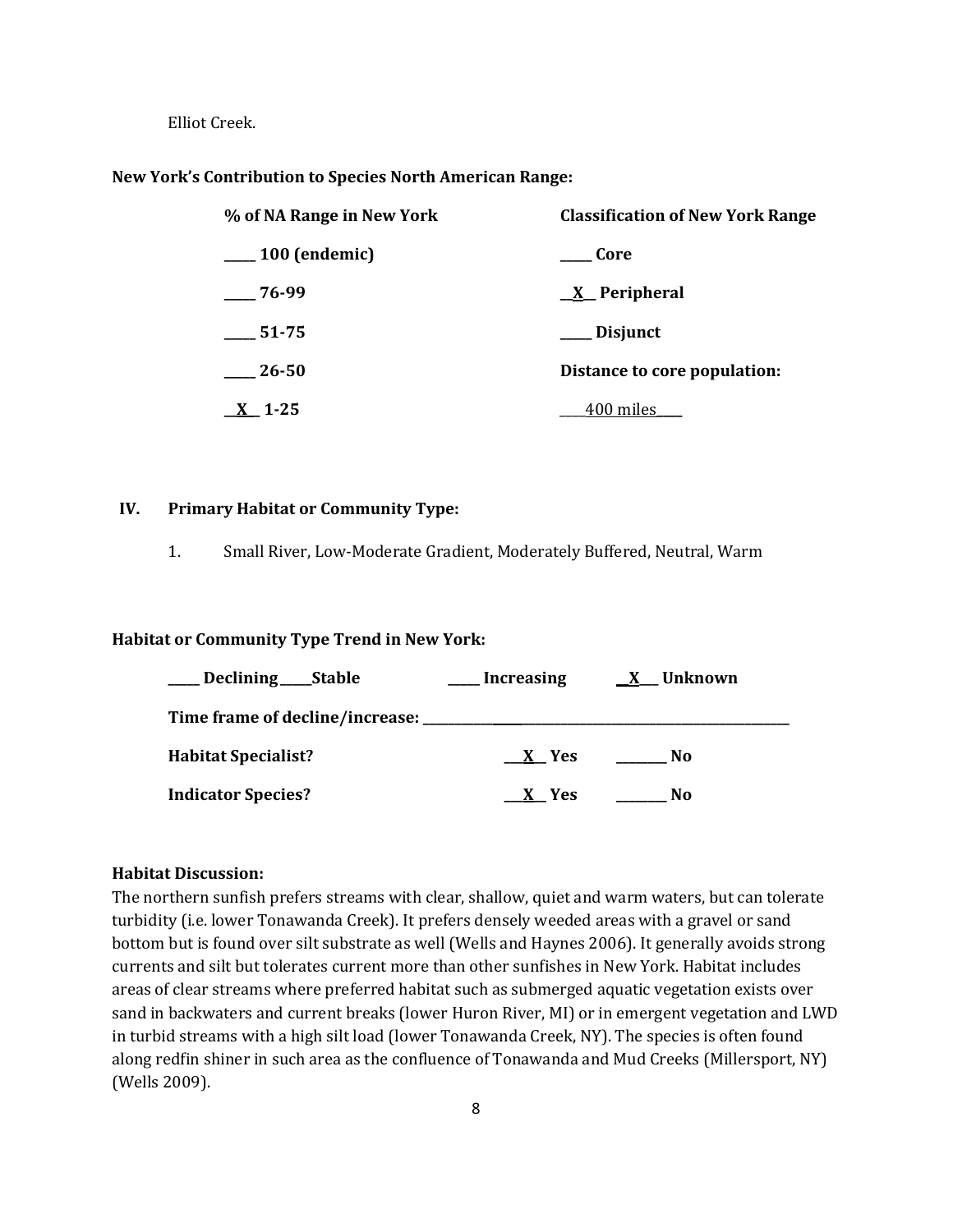- **V. New York Species Demographics and Life History**
	- **\_\_X\_\_\_ Breeder in New York**
		- **\_ X\_\_ Summer Resident**
		- **\_X \_\_ Winter Resident**
		- **\_\_\_\_\_ Anadromous**

**\_\_\_\_\_ Non-breeder in New York**

- **\_\_\_\_\_ Summer Resident**
- **\_\_\_\_\_ Winter Resident**
- **\_\_\_\_\_ Catadromous**

**\_\_\_\_\_ Migratory only**

**\_\_\_\_\_Unknown**

#### **Species Demographics and Life History Discussion:**

Longear sunfish has an intermediate length life span and may reach 10 years of age (Werner 2004). Individuals become sexually mature in 2nd or 3rd summer. Spawning occurs during summer months in New York State (Jun-Aug). This species often breeds in colonies of closely spaced nests. Males are often larger and may guard eggs and hatchlings for up to a week or more after hatching (Becker 1983, NatureServe 2012). Males are very aggressive and exhibit colorful dimorphism even in turbid water and compete against each other for mates, often flaring their ear flaps at one another as intimidation behavior.

### **VI. Threats:**

In New York, several populations have likely disappeared. Biologists attribute the decline in this sunfish's numbers to several causes including siltation and water quality deterioration. Perhaps the spread of another sunfish species, the green sunfish, is a threat, as they were not caught here in 1975 but have been abundant since 1998, apparently moving from west to east in New York State. Round goby is a known egg predator that invaded Tonawanda Creek in 2005. They compete for food and space with northern sunfish and all the other native fishes in the systems where they are now abundant.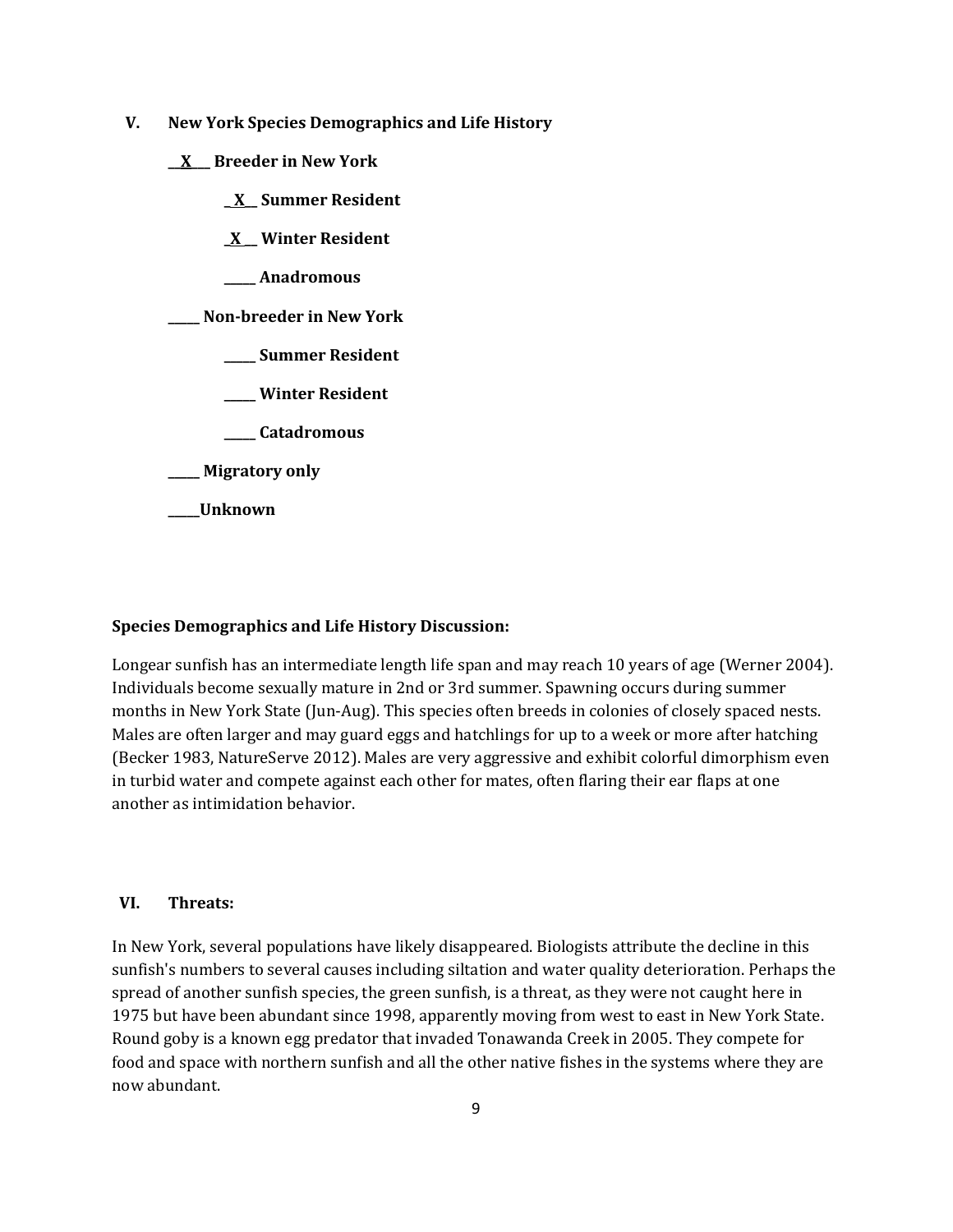Northern sunfish was classified as "presumed stable" to predicted climate change in an assessment of vulnerability conducted by the New York Natural Heritage Program (Schlesinger et al. 2011).

# **Are there regulatory mechanisms that protect the species or its habitat in New York?**

**\_\_\_\_\_\_ No \_\_\_\_\_ Unknown**

**\_\_\_X\_\_ Yes**

The northern sunfish is listed as a threatened species in New York and is protected by Environmental Conservation Law (ECL) section 11-0535 and the New York Code of Rules and Regulations (6 NYCRR Part 182). A permit is required for any proposed project that may result in a take of a species listed as Threatened or Endangered, including, but not limited to, actions that may kill or harm individual animals or result in the adverse modification, degradation or destruction of habitat occupied by the listed species.

The Protection of Waters Program provides protection for rivers, streams, lakes, and ponds under Article 15 of the NYS Conservation Law.

# **Describe knowledge of management/conservation actions that are needed for recovery/conservation, or to eliminate, minimize, or compensate for the identified threats:**

Recovery efforts started in 2005 with a breeding program consisting of hatchery ponds at a WMA in Jefferson County with fish from Huron River of Michigan and Moira River in Ontario, Canada (Carlson 2012b). Seven waters were stocked to a total of 12,087 fingerlings (Table 2). During 2007- 2009, fish from Tonawanda Creek were also brought to the production ponds, and a third strain was created (Carlson 2012b). During the ensuing years, 2008-09, some juveniles were stocked as surplus production into Murder Creek, a tributary of Tonawanda Creek, but they were considered of extremely limited parentage. Continued stocking through 2011 provided a slightly better mixture of brood stock parents. In 2010, they were stocked farther upstream (36 miles) in Tonawanda Creek and in 2010 and 2011 in Ellicott Creek, Niagra County. The New York strain was stocked in 7 locations and to a total of 4,654 sunfish (Carlson 2012b).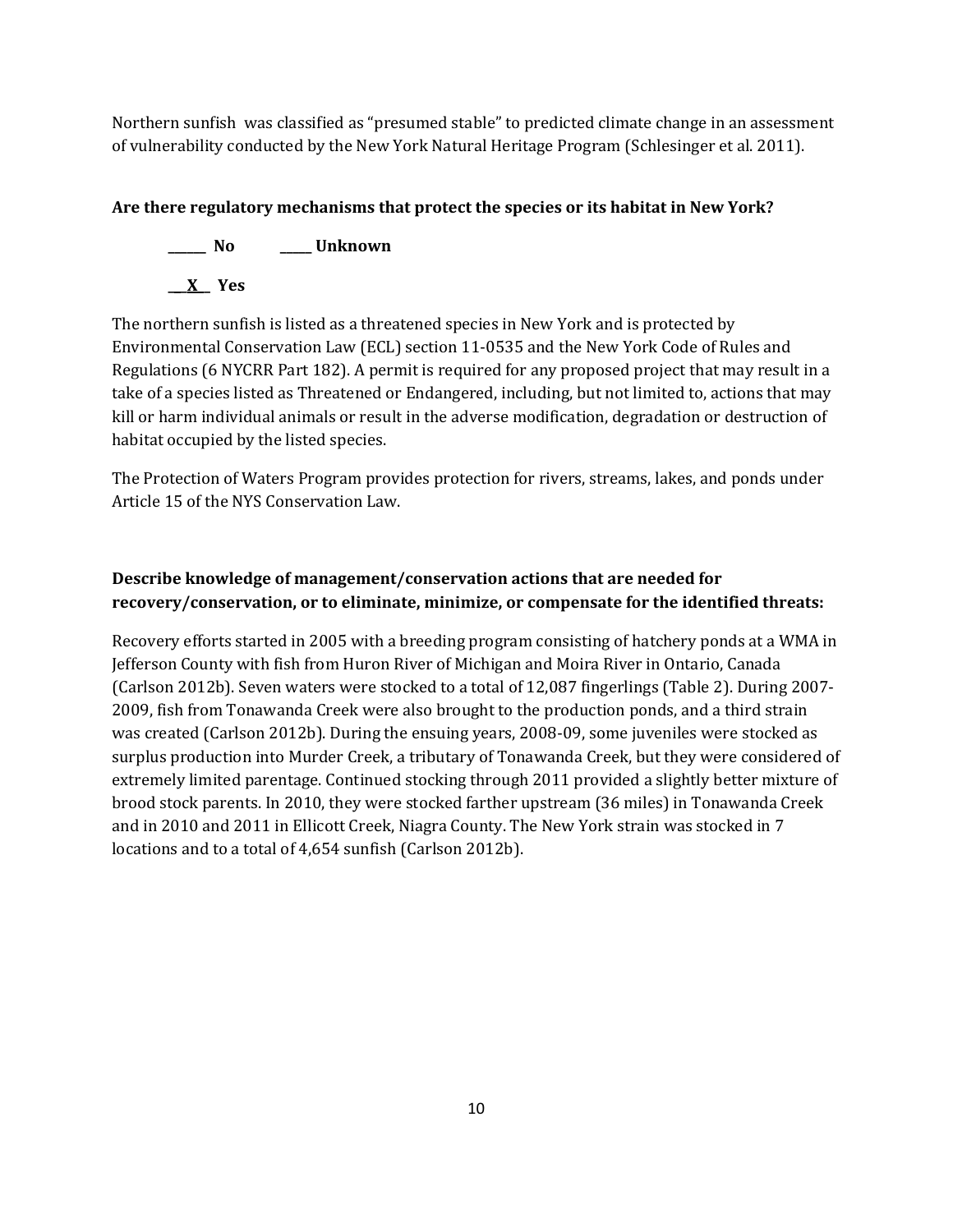**Table 2**. Numbers of northern sunfish stocked by water (Carlson 2012b).

| Water body                                    | <b>Dates</b>          | Number |
|-----------------------------------------------|-----------------------|--------|
| Marsh Creek (Mich str.)                       | Fall 2006 & 07        | 1,720  |
| Cayuga Creek at Slate Btm Ck(Mich. str)       | Spr 2007 &08          | 1,957  |
| Cayuga Creek near L. Buff. Ck (Mich. str.)    | <b>Fall 2009</b>      | 1,090  |
| Oneida Lake at Briggs Bay (Ont. str)          | Summ 2007             | 2,179  |
| Chittenango Creek (Ont. str)                  | Spr & Fall 2007 & 08  | 1,585  |
| Scriba Creek (trib of Oneida Lake) (Ont. str) | <b>Fall 2008</b>      | 400    |
| Fish Creek (trib of Oneida Lake) (Ont. str.)  | <b>Fall 2008</b>      | 1,200  |
| Johnson Creek (Ont. str)                      | Spr & Fall 2007 & 08  | 1,956  |
| Murder Creek (NY str.)                        | Spr 2008& 09, Summ 09 | 1,040  |
| Tonawanda Creek, N. Alex. (NY str.)           | <b>Fall 2010</b>      | 250    |
| Ellicott Creek, Bowmansville (NY str.)        | <b>Fall 2010</b>      | 500    |
| Fish Creek (trib of Oneida Lake) (NY. str.)   | Summ 2011             | 850    |
| Barge Canal/Tonawanda Ck (blw Ransom          | July 15, 2011         | 325    |
| Ck)                                           |                       |        |
| Caughdenoy Ck, trib of Oneida R (NY str.)     | Summ 2011             | 554    |
| Ellicott Creek, Bowmansville (NY str.)        | Summ 2011             | 700    |
| Murder Creek (NY str.)                        | Summ 2011             | 45     |
| Tonawanda Creek abv Murder (NY str.)          | Summ 2011             | 390    |
| Caughdenoy Ck, trib of Oneida R (NY str.)     | Oct 2012              | 975    |

## **VII. References**

Becker, G.C. 1983. Fishes of Wisconsin. Univ. Wisconsin Press, Madison. 1052 pp.

- Berra, T.M. 1969. Repopulation of experimentally decimated sections of streams by longear sunfish *Lepomis megalotis megalotis* (Rafinesque), and the significance of age structure, home range, and movements. Ph.D. Dissertation, Tulane University, 100 pp. (Unpublished.)
- Berra, T.M., and G.E. Gunning. 1972. Seasonal movement and home range of the longear sunfish, *Lepomis megalotis*, (Rafinesque), in Louisiana. Am. Midl. Nat. 88(2):368-375.
- Berra, T.M., and G.E. Gunning. 1970. Repopulation of experimentally decimated sections of streams by longear sunfish *Lepomis megalotis* (Rafinesque). Trans. Am. Fish. Soc. 99(4):776-781.
- Carlson, D.M. 2001. Species accounts for the rare fishes of New York. N. Y. S. Dept. Env. Cons. Albany, NY.
- Carlson, D.M. 2012a (draft). Species accounts of inland fishes of NYS considered as imperiled, 2012. NYDEC Watertown, NY.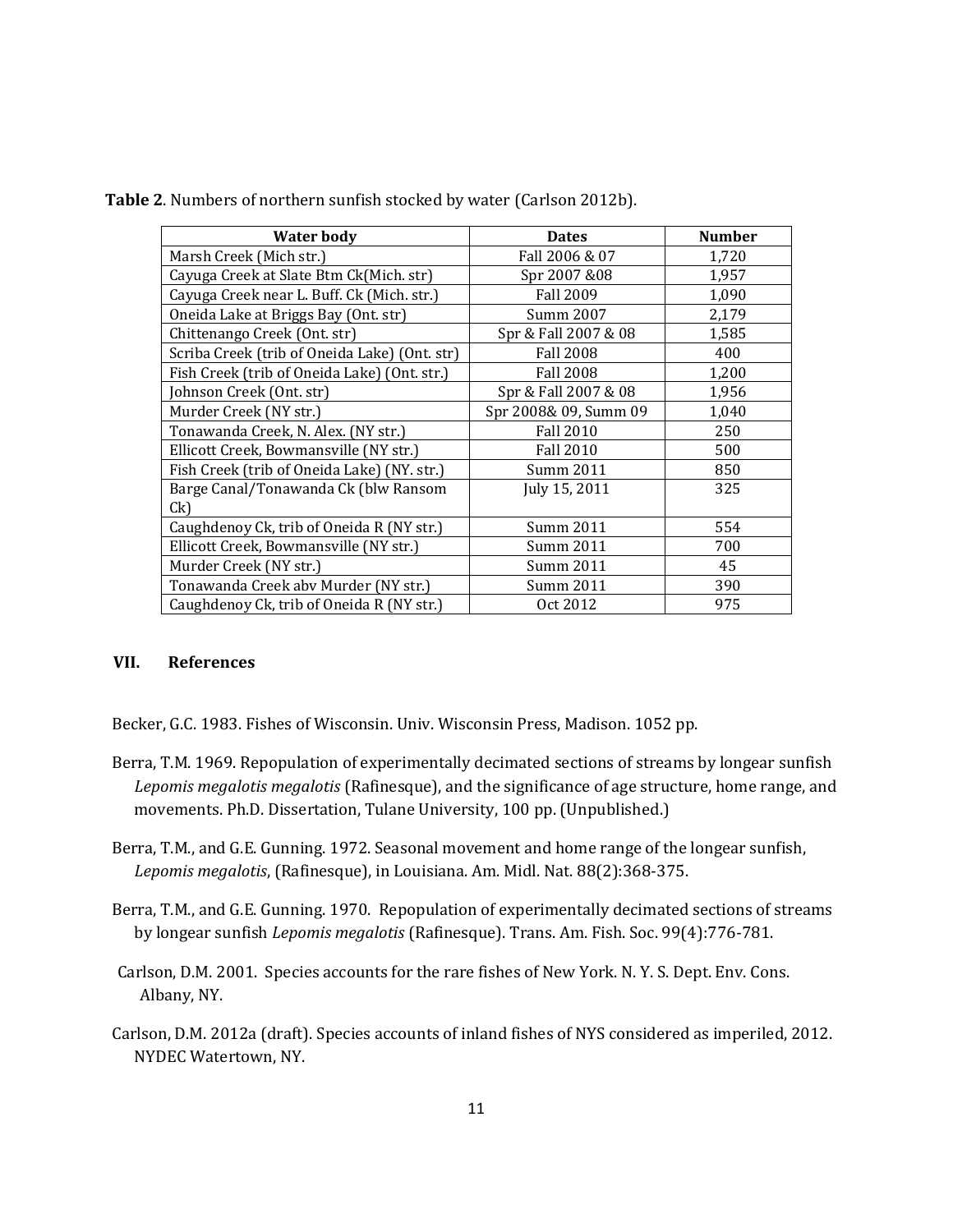- Carlson, D.M. 2012b. Progress with recovery of longear sunfish. New York State Department of Conservation.
- Carlson, D.M. 2007. Action plan for sustaining longear sunfish in New York State: 2007 DRAFT. New York State Dept. of Environmental Conservation, Watertown, NY.
- Childers, W.F. 1967. Hybridization of four species of sunfish. Ill. Nat. Hist. Surv. Bull. 29:159-214.
- Cross, F.B. and G.A. Moore 1952. The fishes of Poteau River, Oklahoma and Arkansas. Am. Midl. Nat. 47(2):396-412.
- Gordon, W.H.and D.M. Carlson 2008. Initiation of longear sunfish recovery efforts in New York State,

adapting methodologies to achieve results. NYSDEC, Watertown, NY

- Hubbs, C.L. and G.P. Cooper. 1935. Age and growth of the long-eared and the green sunfishes in Michigan. Pap. Mich. Acad. Sci., Arts Lett. 20(1034):669-696.
- Jennings, M.J. 1991. Sexual selection, reproductive strategies and genetic variation in the longear sunfish (*Lepomis megalotis*). PhD thesis Dept. Ecol. Ethol. and Evol. Univ. Ill. Urbana .
- Jennings, M.J. and D.P. Philipp. 1992. Genetic variation in the longear sunfish (*Lepomis megalotis*). Can. J. Zool. 70:1673-1680.
- Lee, D.S., et al. 1980. Atlas of North American freshwater fishes. North Carolina State Mus. of Nat. His. 867 pp.
- Lyons,J., P.A. Cochran and D. Fago. 2000. Wisconsin fishes 2000:status and distribution. Univ. Wisc. Sea Grant Madison. 87pp.
- Meredith, G.N. and J.J. Houston. 1988. Status of the longear sunfish *Lepomis megalotis*, in Canada. Can. Field Nat. 102 (2);277.285.
- Mongeau, J-R., A. Courtemanche, G. Masse and B. Vincent. 1979. Cartes de repartition geographique des especes de poissons au sud du Quebec, d'apres les inventarires ichthyologiques effectues de 1963 a 1972. Rapport special no. 4. Service de lAmenagement de la Faune. Montreal, Quebec
- NatureServe. 2012. NatureServe Explorer: An online encyclopedia of life [web application]. Version 7.1. NatureServe, Arlington, Virginia. Available http://www.natureserve.org/explorer. (Accessed: May 10, 2012).
- Page, L.M. and B.M. Burr. 1991. A field guide of freshwater fishes, North America north of Mexico. Houghton Mifflin Co. Boston. 432 pp.